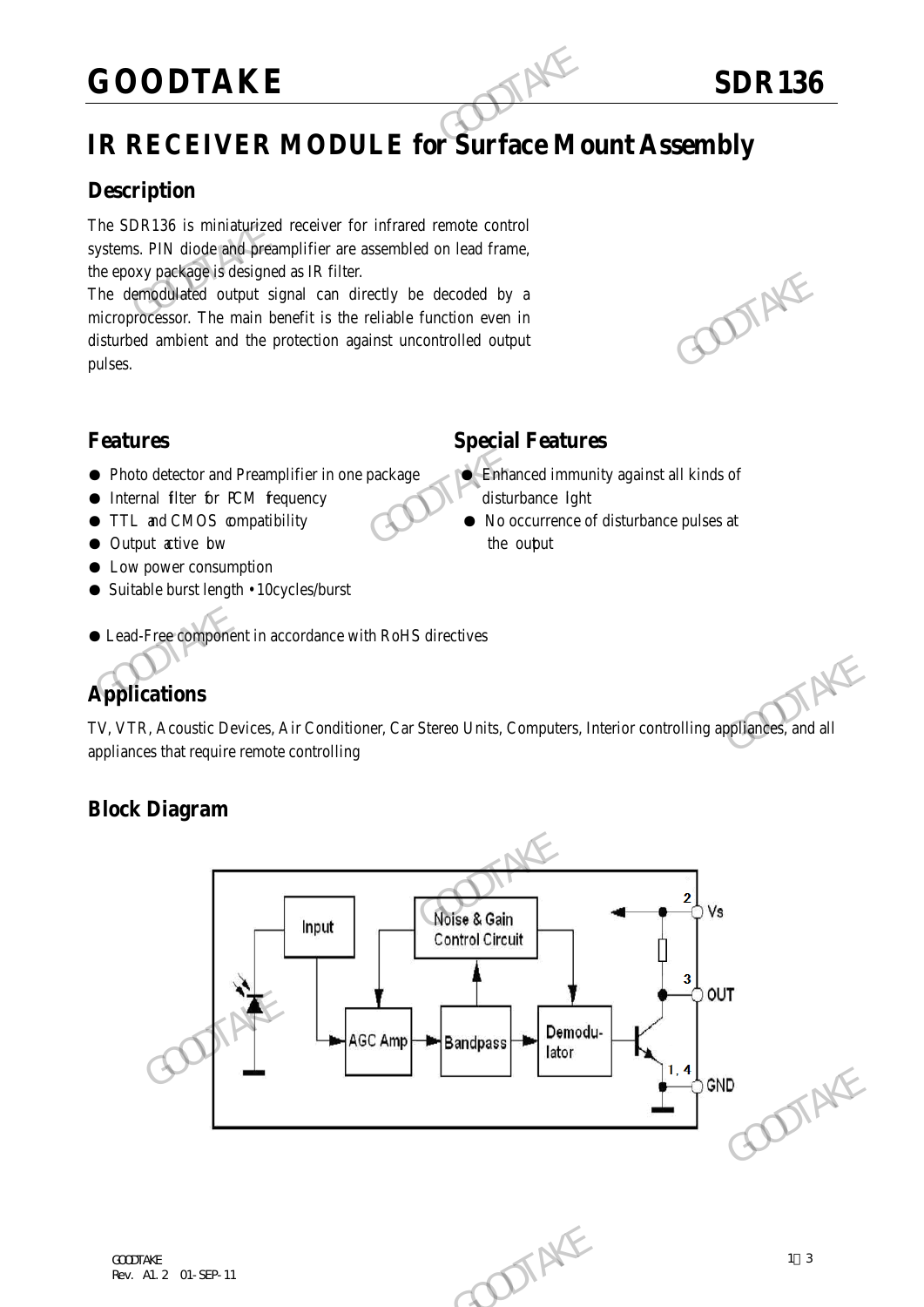# **GOODTAKE** SDR136

#### Application Circuit



#### **Absolute Maximum Ratings**



|                                    | 2                                                   |               | μC<br>GND    |
|------------------------------------|-----------------------------------------------------|---------------|--------------|
|                                    | *) recommended to suppress power supply disturbance |               |              |
| <b>Absolute Maximum Ratings</b>    |                                                     |               |              |
| Tamb = $25$ °C                     |                                                     |               |              |
| <b>Parameter</b>                   | <b>Test Conditions</b>                              | <b>Symbol</b> | <b>Value</b> |
| <b>Supply Voltage</b>              | V <sub>s</sub>                                      | <b>Vs</b>     | 6.0          |
|                                    |                                                     |               |              |
| <b>Supply Current</b>              | V <sub>S</sub>                                      | Is            | 5            |
| Output Voltage                     | <b>OUT</b>                                          | Vo            | 6.0          |
| <b>Storage Temperature Range</b>   |                                                     | <b>Tstg</b>   | $-30+85$     |
| <b>Operating Temperature Range</b> |                                                     | Tamb          | $-25+85$     |
| Power Consumption                  | (Tamb $\leq$ 85 °C)                                 | ptot          | 50           |

#### **Basic Characteristics**

| $\frac{1}{2}$                      |                                     | $\overline{\phantom{a}}$ |     |                 |            |                   |
|------------------------------------|-------------------------------------|--------------------------|-----|-----------------|------------|-------------------|
| <b>Operating Temperature Range</b> |                                     | Tamb                     |     | $-25+85$        |            | $\mathcal{C}$     |
| Power Consumption                  | (Tamb $\leq$ 85 °C)                 | ptot                     |     | 50              |            | mW                |
| <b>Soldering Temperature</b>       | $t \leq 5s$                         | Tsd                      |     | 260             |            | $^\circ\!{\rm C}$ |
|                                    |                                     |                          |     |                 |            |                   |
| <b>Basic Characteristics</b>       |                                     |                          |     |                 |            |                   |
| Tamb = $25$ °C                     |                                     |                          |     |                 |            |                   |
| <b>Parameter</b>                   | <b>Test Conditions</b>              | <b>Symbol</b>            | Min | <b>Typ</b>      | <b>Max</b> | Unit              |
| <b>Supply Current</b>              | $Vs = 5V, Ev = 0$                   | <b>ISD</b>               | 0.7 | 1.1             | 1.4        | mA                |
| <b>Supply Voltage</b>              |                                     | <b>Vs</b>                | 4.5 | $5\overline{)}$ | 5.5        | V                 |
| <b>Transmission Distance</b>       | IR diode AT205, IF = $400$ mA       | d                        | 20  |                 |            | m                 |
| Output Voltage High                | $Vs = 5V$                           | VOH                      | 4.5 |                 |            | V                 |
| Output Voltage Low                 | Cycle 1.2mS, 50% duty               | <b>VOL</b>               |     |                 | 250        | mV                |
| Level Output Pulse Width           | Burst Wave= 600µs,                  | TWH                      | 400 |                 | 800        | $\mu s$           |
| Level Output Pulse Width           | Cycle 1.2mS, 50% duty               | TWL                      | 400 |                 | 800        | $\mu s$           |
| Carrier frequency                  |                                     | fo                       |     | 36.7            |            | kHz               |
| Peak Wavelength                    |                                     | $\bullet$                |     | 940             |            | nm                |
| Directivity                        | Angle of half transmission distance | $\bullet$ 1/2            |     | ±45             |            | deg               |